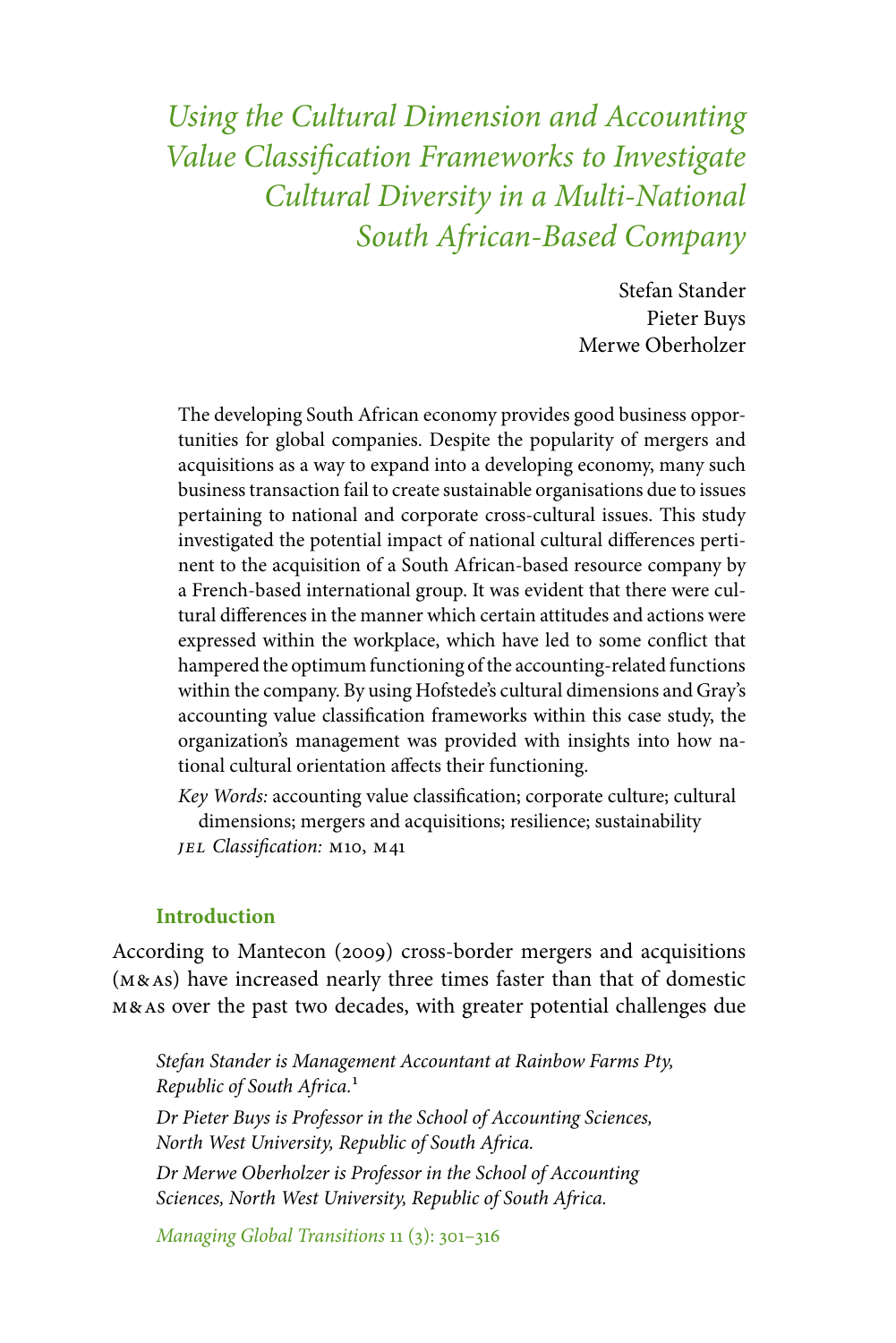to cultural differences. In the context of this article, the term 'merger and acquisition' is used in the context of the corporate environment, and not per se in a non-corporate environment such as combinations of government or non-profit entities. A case in point for unsuccessful mergers is the example of the *German* Daimler Benz and the *American* Chrysler Corporations' attempted merger, in which the diverse corporate cultures and structures significantly convoluted the merger (Fitzgibbon Dermidoff 2004). The economic motivation suggests that M&As take place to realise economic advantages, including economies of scale, synergy, time to market, substitutions of assets, corporate control, and tax savings (Sternad 2012; Mura et al. 2011). Several studies however, indicated that many m&as actually destroy rather than create shareholder value, and that m&as often fail because potential culture clashes are ignored (Slangen 2006; Schreader and Self 2003).

This article investigates a South African/French cross-border m&a scenario in which national cultural diversity played a key role. The core transaction involved was the *acquisition* of a South African silica extraction company by a French conglomerate. This case study focusses on the South African based company, which had to submit periodic financial reports to its French parent company post-m&a. The post-m&a company's reporting requirements differed substantially from the pre-m&a company, and even though the m&a as a business transaction was successful, there was evidence of employee dissent in the accounting and finance functions of the company with some degree of (national) cultural mismatch found in the post-m&a company. The focus of the study is therefore to investigate cultural differences between South African and French nationals within the merged company's accounting and finance functions according to Hofstede's cultural value systems as components of national cultures. These results paved the road to extend the study to focus on cultural differences according to Gray's accounting value classification. The importance of the study is that cultural differences within the company are highlighted, which revealed differences between the two cultures in respect of the accounting value classifications of professionalism, uniformity, conservatism and secrecy. Recommendations could therefore be made to assist the company's management better understand the employees within the accounting and finance functions.

## **Research Problem, Objectives and Method**

It has been suggested earlier that when a cross-border m&a takes place, organisations do not always properly understand the various cultural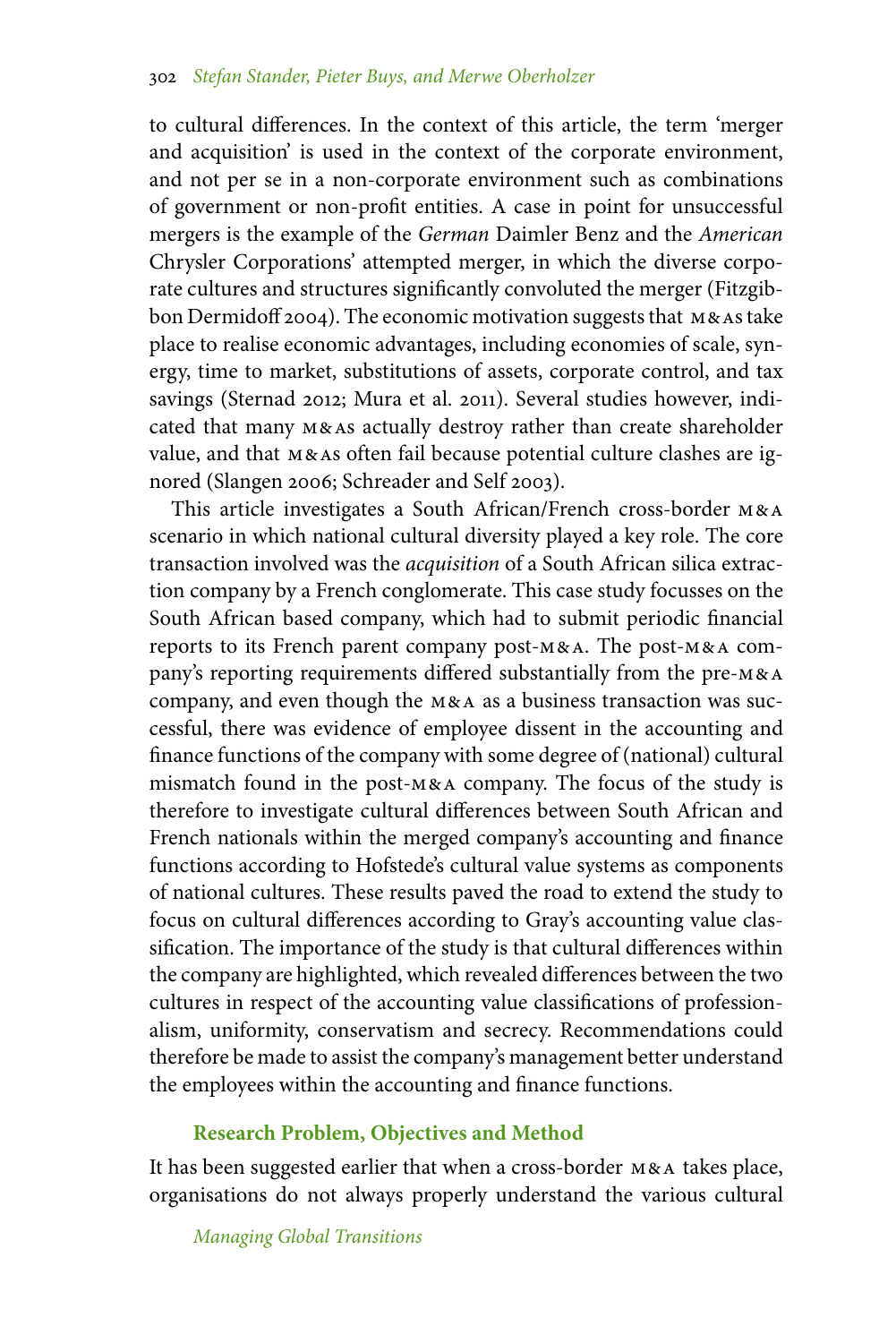characteristics (be it individual, national or corporate) at play. The key research problem under consideration here is therefore to determine whether the individuals' cultural diversity in the company's accounting and finance functions could be responsible for some of the conflict situations within the department. Therefore, within the context of this case study, the supporting research questions can be formulated as follows:

- Is there a significant difference between the South African and French respondents' answers regarding specific cultural dimension questions per the measuring instrument?
- What are the key cultural aspects pertinent to the cross-border M&A impacting on the case study company's management objectives?

In order to answer the above questions, four objectives are set.

- Firstly, it is important to define the theoretical framework in which the case study is conducted. This is done by highlighting Hofstede's cultural dimensions and Gray's accounting value classifications.
- The second objective is to test the statistical significance between the responses of the South African and French respondents within the specific case study company regarding cultural dimension questions.
- The third objective is to determine and interpret the potential impact of the current m&a transaction, taking the cultural differences per Hofstede's cultural dimensions into account.
- The fourth objective is to extend the cultural differences between the South African and French nationals to Gray's accounting value classification.

To fulfil the above objectives, an empirical study was conducted by means of an adjusted questionnaire from Hofstede's Value Survey Model 2008 (consisting of 16 questions). Since the case study is pertinent to the accounting and finance function of the specific company, the total targeted population was all the employees within these functions. The questionnaire was therefore distributed to the 25 employees within such accountancy-related functions of the *post*-m&a company, with a final response of 84% ( $n = 21$ ).

The results were analysed using the *t*-test to determine differences in the responses of the two groups of respondents, calculating four indices regarding Hofstede's national value systems as components of national cultures, a Chi-squared test to determine the association between the four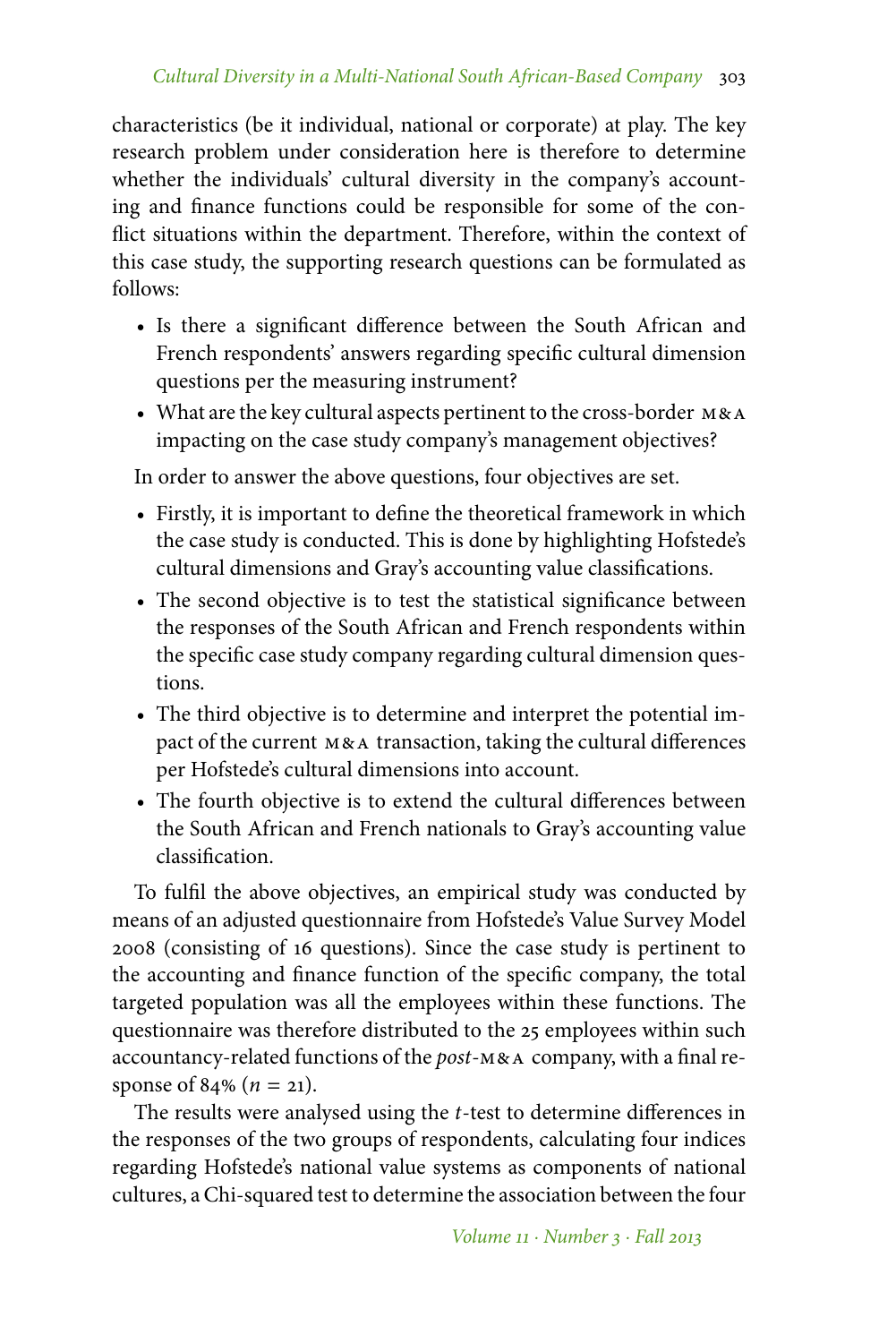indices and the two national cultures and finally, to interpret the results of the four indices.

The remainder of the article is set out as follows: Firstly, the theoretical framework, including a contextual review of m&as and the cultural implications thereof, is provided, followed by the results of the Value Survey Model, and finally a concluding discussion and research summary.

## **Theoretical Framework**

The consideration of the theoretical framework is conducted to reach the first research objective as set out above and provides a basis to the case study by explaining the difference between mergers and acquisitions, the cultural considerations as developed by Hofstede's national value systems as components of national cultures and Gray's accounting value classifications.

#### mergers and acquisitions

Even though the term *merger and acquisition* is often used to describe the consolidation of two or more organisations, it consists of two diverse concepts. The term *merger* is typically defined as a combination of two or more organisations resulting in a single (new) entity, while the term *acquisition* is typically defined as obtaining control (operational or legal) of another organisation (Reed, Lajoux, and Nesvold 2007). Therefore, even though this case study would be considered as an acquisition of the South African entity, the term 'm&a' is still used to describe this specific transaction.

Cross-border m&as provide organisations the opportunity to obtain new knowledge from each other. When the knowledge bases are substantially different, however, neither organisation may have the appropriate absorptive capacity to profit from the knowledge of the other (Tsai 2001). Focusing on culture, there are often problems during cross-border m&as, because organisations tend to have diverse corporate and national cultures that need to be integrated (Khanna and Krishna 2010). Such differences play a role in both pre- and post-m&a phases. In the *pre*-m&a phase, the cultural distance plays an important role and factors such as distance, differences in law, language, political issues, management styles, values, will impact greatly on the success of the integration process (Lees 2003). During the *post*-m&a phase, integration plays an important role in order to fight the resistance against change, which can only be successful if the employees are involved in the process (Larsson and Lubatkin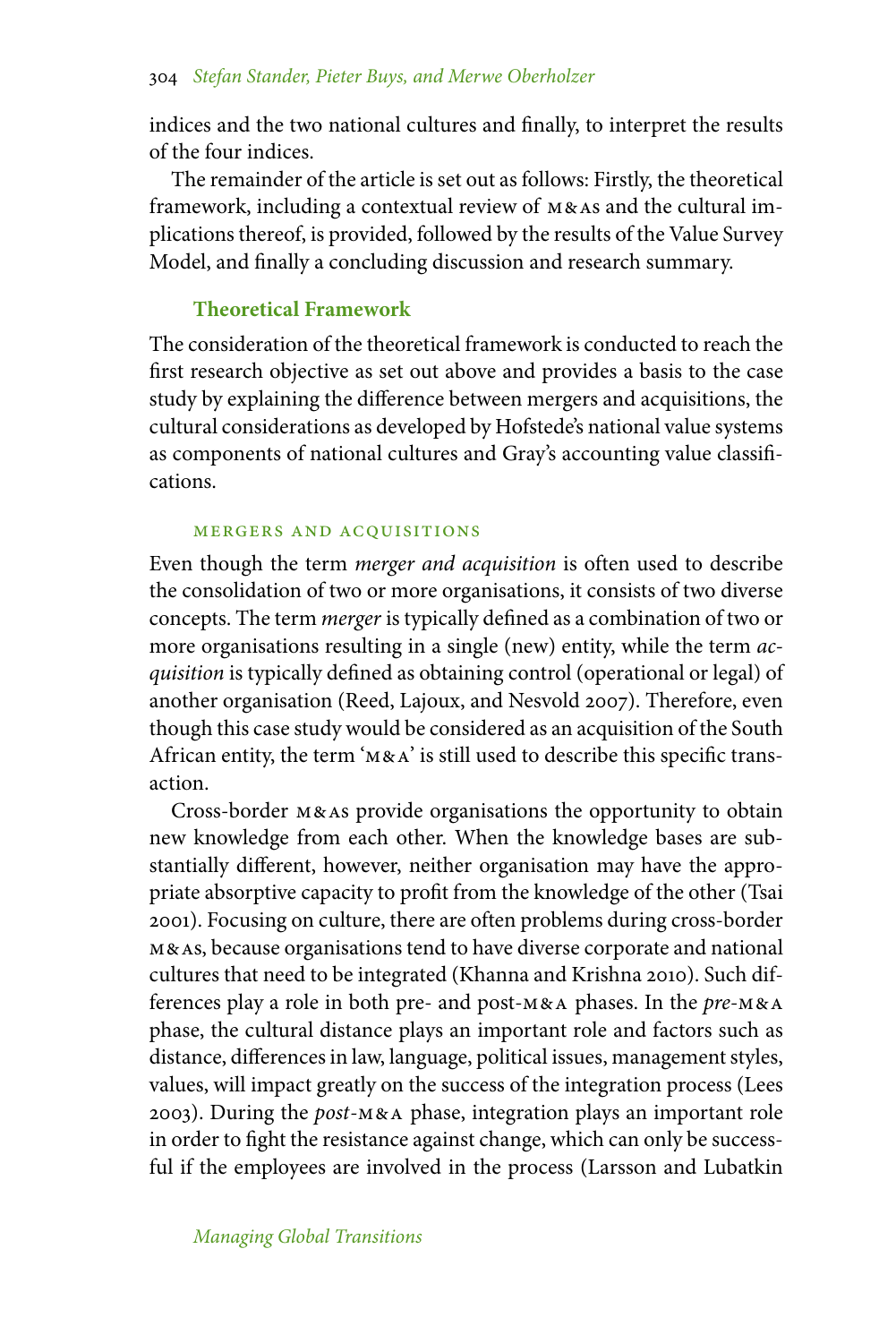2001). The purpose of this article is therefore to focus more on the postm&a cultural situation of the case as explained earlier in the article.

## cultural considerations

While the term culture is frequently used in our everyday lives, it is not always clear exactly what it entails. Culture can be defined as an *embedded societal belief system* that is reflected in the behaviour of organisations and people (Gulev 2009; Kokt and Van der Merwe 2009; McDermott and O'Dell 2001), or as a *collective programming of the mind* that distinguishes one human group from another (Gulev 2009; Benou, Gleason, and Madura 2007). According to (Steyn and Du Toit 2007) effective management must recognise the importance and the impact of culture, both the so-called organizational culture and the specific cultures of the people within the organization, on the organizational operations. Historically, cultural differences have often been mandated by religion (La Porta et al. 2000), by language (Stulz and Williamson 2003), or by law (Licht, Goldschmidt, and Schwartz 2005).

# *Hofstede's Cultural Dimensions*

In terms of diverse organisational behaviour, recent literature recognises the value of Hofstede's cultural dimensions, which include:

- The *Power Distance Index* (PDI) dimension, which is the basic premise of how human inequality is handled by different societies (Orr and Hauser 2008). In a high PDI culture, more importance will be placed on status, rank and centralised power (Samovar, Porter, and McDaniel 2009).
- The *Individualism* (IDV) dimension, which describes the relationship between individuals and their prevailing relationship in a specific society (McFarlin and Sweeney 2006). In a high IDV culture, individuals tend to look after themselves, as opposed to after each other (Orr and Hauser 2008).
- The *Masculinity* (mas) dimension, which indicates how the male characteristics (e. g. egocentric goals) and female characteristics (e. g. social beneficial goals) in a society differ (Samovar et al. 2009; Orr and Hauser 2008).
- The *Uncertainty Avoidance Index* (UAI), which provides an indication as to the manner in which a society accepts uncertainty (Sternad 2012; Avery, Baradwaj, and Singer 2008).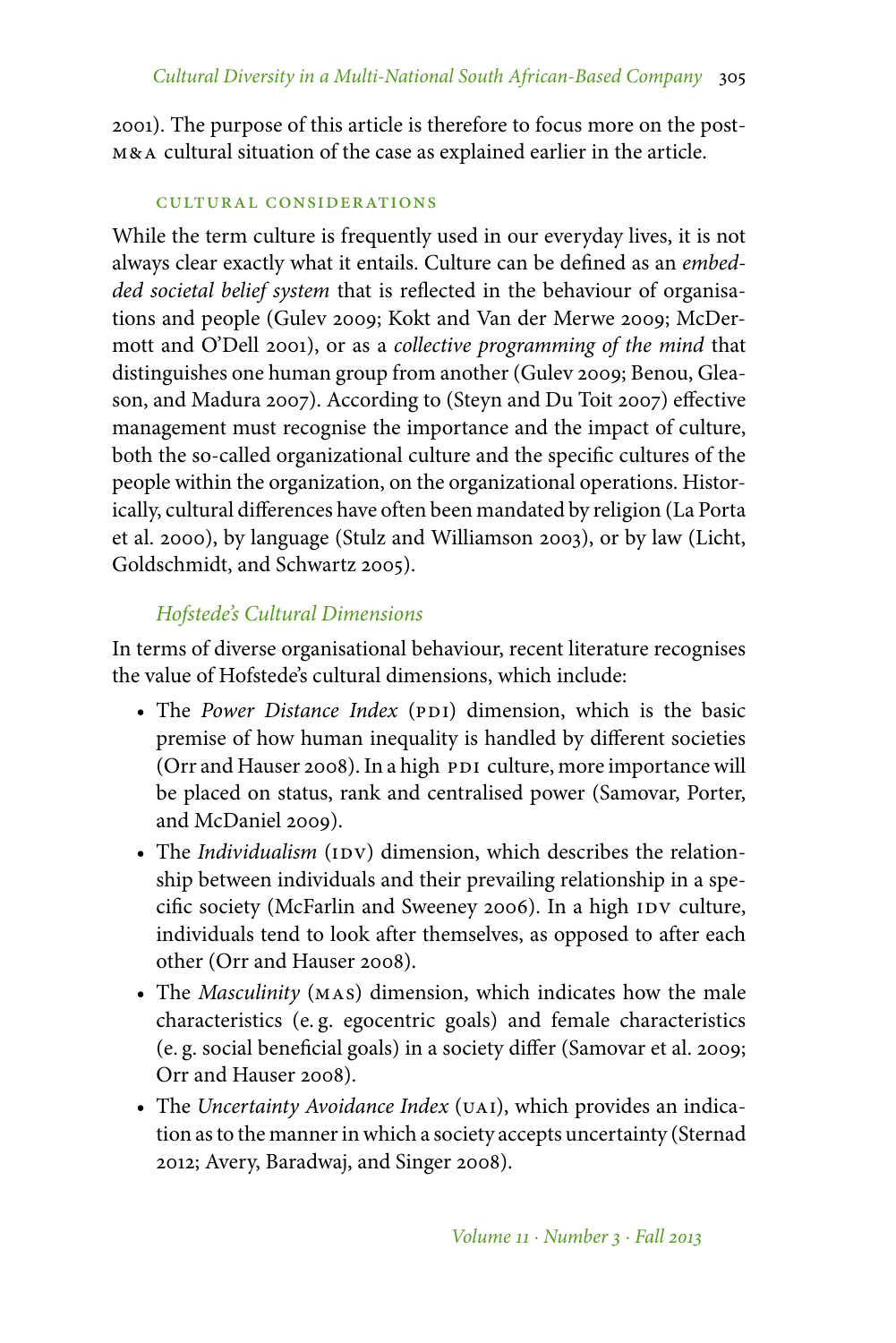# *Gray's Accounting Value Classifications*

Within an accountancy context, cultural factors have an influence on the development of accounting and financial reporting systems (Askary 2006; Doupnik and Tsakumis 2004). From Hofstede's basic cultural dimensions, Gray identified four accounting value classifications to define an accounting sub-culture, including (Chanchani and Willett 2004):

- The *Professionalism* classification, whereby a preference is set for individual professional judgement against a preference for prescriptive legal requirements and statutory controls.
- The *Uniformity* classification, whereby uniformity is seen as the preference of using the same accounting practices, as opposed to flexible accounting practices that adapt in accordance with the needs of the organisation.
- The *Conservatism* classification, whereby conservatism is seen as a preference for caution in order to avoid the uncertainty of future events as opposed to a more optimistic, *laissez-faire* and risk-taking approach.
- The *Secrecy* classification, whereby secrecy is the preference for disclosing financial information in a cautious manner as opposed to more transparent, open and publicly accountable approaches.

These accounting classifications have theoretically been linked to Hofstede's cultural value dimensions, from which the following hypotheses have been developed:

- $H_1$  *Higher IDV rankings together with lower UAI and PDI rankings should equate to a higher professionalism classification.*
- $H<sub>2</sub>$  *Higher uai and ppi rankings together with lower IDV rankings should equate to a higher uniformity classification.*
- $H_3$  *Higher uai rankings together with lower IDV and MAS rankings should equate to a higher conservatism classification.*
- $H_4$  *Higher uai and ppi rankings together with lower IDV and MAS rankings should equate to a higher secrecy classification.*

The above hypotheses expanding Hofstede's cultural dimensions into Gray's accounting value classifications, are supported by empirical research conducted by various researchers, including Olimid and St. Calu (2006) who found evidence in Romania for the first three of Gray's hypotheses, and Askary (2006) who confirmed the effects of culture on accounting professionalism in twelve developing countries, including Iran,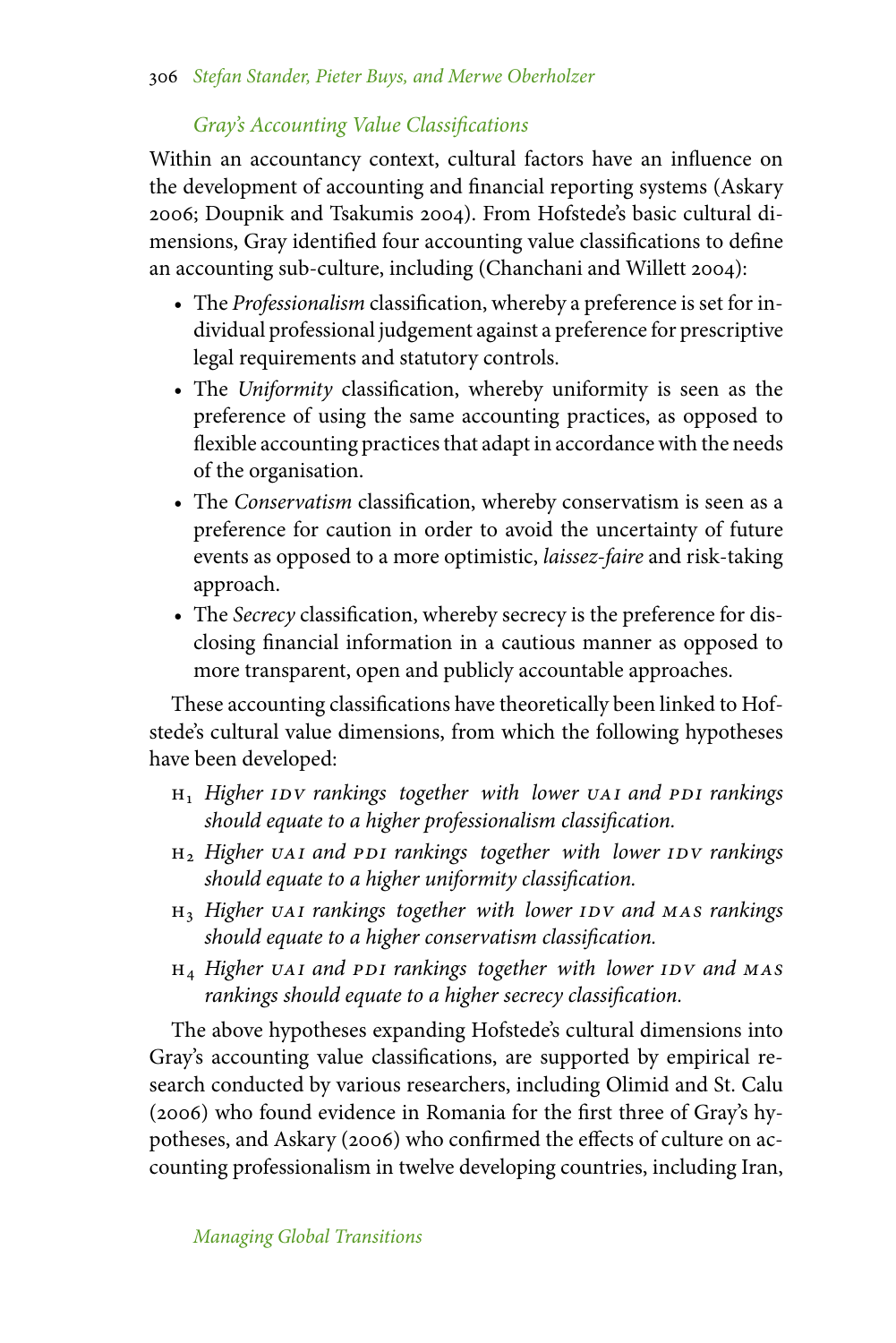Bangladesh, Jordan, Oman and Qatar. Sudarwan (1994) used linear structural relations to test the validity of Gray's model and found that all four of the accounting value classifications are confirmed by Indonesian accounting practices and Chanchani and Willet (2004) who provided support for the accounting values of uniformity, professionalism and secrecy.

## **Data Analysis and Interpretation**

The responses received indicated that the majority of the workforce was male (86%,  $n = 18$ ) as opposed to female (14%,  $n = 3$ ), and that the French nationals accounted for  $24\%$  ( $n = 5$ ) of the respondents while the South African nationals accounted for  $76\%$  ( $n = 16$ ). In respect of experience, the majority of the respondents were older than 30 years (86%) and had more than five years' work experience  $(62%)$  with the company.

In respect of the questions pertaining specifically to cultural dimensions, the data was collected in terms of Likert scale selections ranging from 1 to 5. The first nine questions used a scale with 1 meaning *of utmost importance* and 5 meaning *of very little or no importance.* The tenth question used a scale with 1 meaning *always* and 5 meaning *never,* the 11th question used a scale with 1 meaning *very good* and 5 meaning *very poor,* the 12th question used a scale where 1 means *never* and 5 means *always.* The 13th to 16th questions used a scale with 1 meaning that the participant *strongly agrees* and 5 meaning that the participant *strongly disagrees.* The results (based on the mean from the responses) are indicated in table 1.

To reach the second objective as set out above partly, a two-sided hypothesis test was done to determine the difference between the means of the 16 scores in table 1 of the South African and the French respondents' answers, where  $H_0 = \mu_{RSA} - \mu_{French} = 0$  and  $H_1 = \mu_{RSA} \mu_{\text{French}}$   $\neq$  0. A *t*-test that is suitable for smaller samples was used to test the hypothesis. Since Microsoft Excel was used in this analysis, the *F*test was first performed that indicated that a *t*-test, assuming equal variances, should be run (see http://www.qimacros.com/qiwizard/t-test-twosample.html). The results showed that  $\rho = 0.94 > \alpha = 0.05$ , implying that the null-hypothesis  $H_0$  should not be rejected, since there is no evidence to accept the alternative hypothesis  $H_1$  (Wegner 2007).

Furthermore, to reach the third objective as set out above partly, the 16 content questions indicated allow index scores to be calculated for the four dimensions of national value systems as components of national cultures, i. e. PDI, IDV, MAS and UAI. The index formulae are as follows:

• Power Distance Index:  $35(m07 - m02) + 25(m13 - m15) + C(pd)$  (1)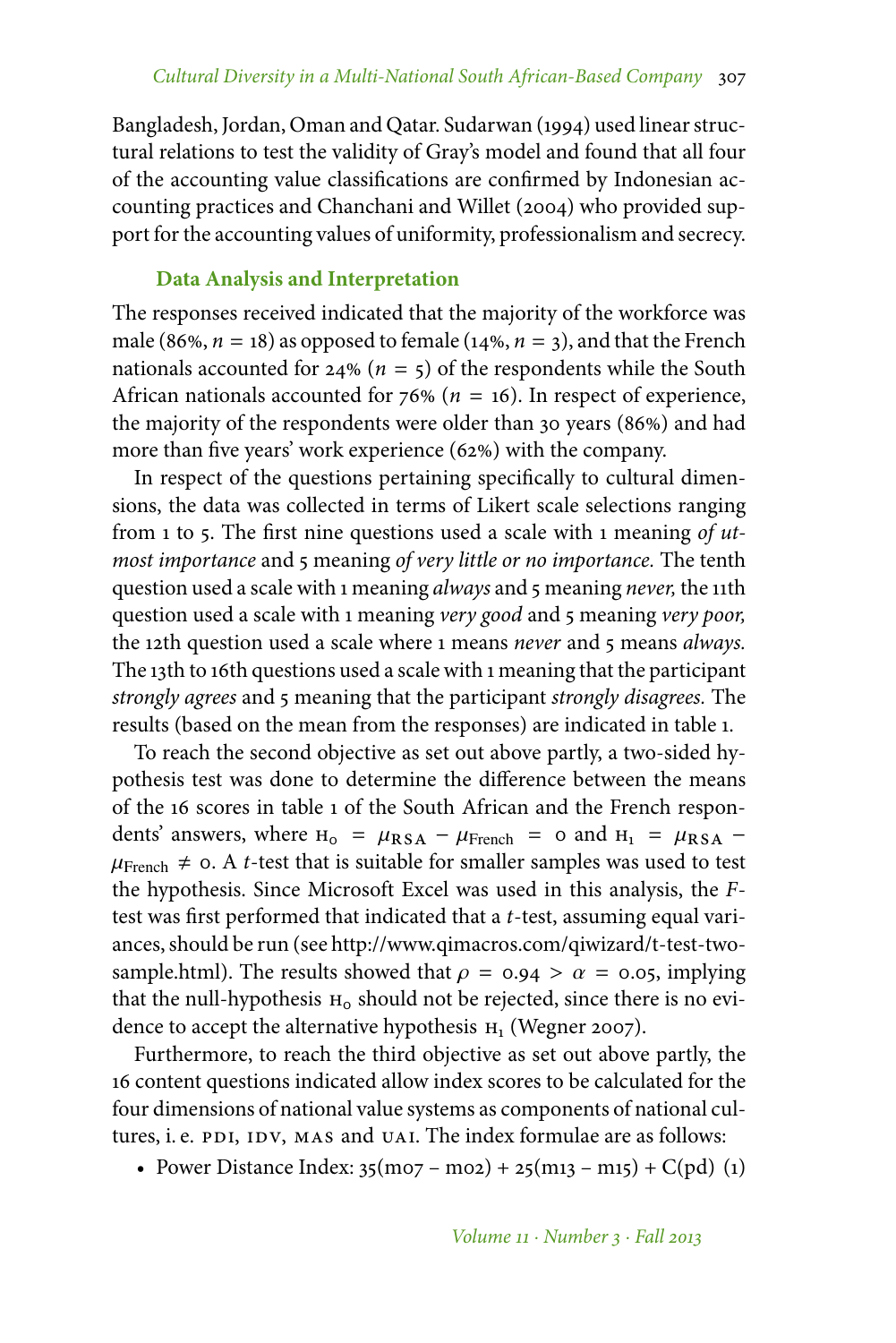### 308 *Stefan Stander, Pieter Buys, and Merwe Oberholzer*

| Value Survey Model questions |                                                                                                                                                                     |      | French |
|------------------------------|---------------------------------------------------------------------------------------------------------------------------------------------------------------------|------|--------|
| $\mathbf{1}$                 | Do you have sufficient time for your personal or home life?                                                                                                         | 1.69 | 2.00   |
| $\mathbf{2}$                 | Do you have a direct superior you can respect?                                                                                                                      | 1.75 | 1.60   |
| 3                            | Do you get recognition for good performance?                                                                                                                        | 1.69 | 1.20   |
| $\overline{4}$               | Do you have security of employment?                                                                                                                                 | 1.75 | 2.80   |
| 5                            | Do you have pleasant people to work with?                                                                                                                           | 2.94 | 2.00   |
| 6                            | Do you do work that is interesting?                                                                                                                                 | 1.69 | 1.60   |
| 7                            | Are you consulted by your superior in decisions involving your<br>work?                                                                                             | 1.44 | 2.20   |
| 8                            | Do you live in a desirable area?                                                                                                                                    | 2.44 | 3.00   |
| 9                            | Do you have a job respected by your family and friends?                                                                                                             | 3.19 | 3.60   |
| 10                           | Do you have opportunity for promotion?                                                                                                                              | 1.50 | 2.00   |
| 11                           | How often do you feel nervous or tense?                                                                                                                             | 3.25 | 3.40   |
| 12                           | How would you describe your state of health currently?                                                                                                              | 2.00 | 1.60   |
| 13                           | How often, in your experience, are subordinates afraid to contra-<br>dict their boss?                                                                               | 3.44 | 3.40   |
| 14                           | Do you think one can be a good manager without having a precise<br>answer to every question a subordinate may raise about his or her<br>work?                       | 2.31 | 1.60   |
| 15                           | Do you think an organisation structure in which certain subordi-<br>nates have two bosses should be avoided at all cost?                                            | 1.94 | 1.40   |
| 16                           | Do you think an organisation's rules should not be broken - not<br>even when the employee thinks breaking the rule would be in the<br>organisation's best interest? | 2.47 | 2.40   |
| Total mean                   |                                                                                                                                                                     |      | 2.24   |

| TABLE 1 | Hofstede's dimensions: South African (RSA) versus French respondents |
|---------|----------------------------------------------------------------------|
|         | (individual means)                                                   |

- Individualism Index:  $35(m04 m01) + 35(m09 m06) + C(ic)$  (2)
- Masculinity Index:  $35(m05 m03) + 35(m08 m10) + C(mf)$  (3)
- Uncertainty Avoidance Index:  $40(m_{11} m_{07}) + 25(m_{15} m_{16})$  $+ C(ua)$  (4)

The formulae can be interpreted as follows: m16 is the mean score for question 16 on the adjusted value survey questionnaire and  $C(pd)$ ,  $C(ic)$ , C(ua) and C(mf) are all constants (positive or negative) that can be chosen by the user to shift the applicable indicator to values between 0 and 100.

The cultural dimensions of the French and South African respondents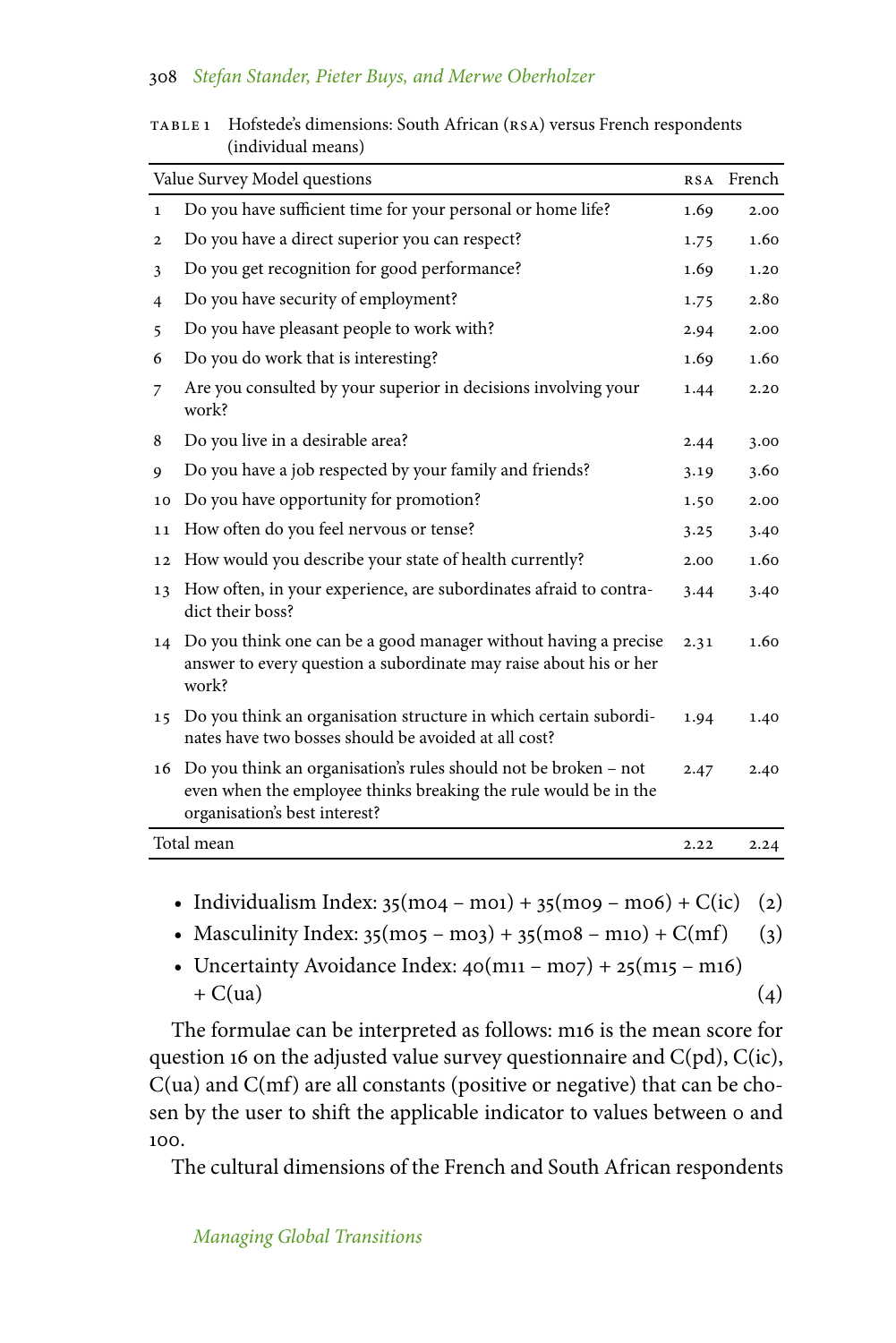| Respondents   | PDI | IDV | MAS | UAI |
|---------------|-----|-----|-----|-----|
| French        | 72  | 99  | 64  |     |
| South African | 28  | 56  | 78  | 64  |

TABLE 2 Cultural dimension index

in the accountancy function of the company were compared to each other (table 2). In further support of reaching the second objective, the Chisquared test, which is only an upper tail test, for independence association, was performed to test the null-hypothesis,  $H_0$ . There is no association between culture and the four dimension index scores (i. e. they are independent), alternatively,  $H_1$ . There is an association (i. e. they are not independent). The level of significance is chosen as  $\alpha = 0.05$  and the degrees of freedom  $df =$  (number of rows – 1)  $\times$  (number of columns – 1)  $=$  3. The results showed that  $\rho <$  0.001, implying there is overwhelming evidence to reject the null-hypothesis  $H_0$  and support the alternative hypothesis  $H_1$  (Wegner 2007). The next sections provide the interpretation of Hofstede's cultural dimension index (third objective).

- The *PDI index* indicates that unequally distributed power is more acceptable to the French respondents (72) than to the South African respondents (28). Power inequalities may therefore be more often questioned by the South African respondents, while the French would accept power inequalities more readily.
- The *IDV index* indicates that individual rights are more dominant with the French respondents (99) than with the South African respondents (56). The French should therefore place more importance on the individual taking care of himself than the South African respondents.
- In respect of the masculinity, the *mas index,* the French respondents consider attributes such as assertiveness and material success as less important than the South African respondents (64 vs. 78).
- The UAI index was assessed to be much higher with the South African respondents (64) than the French respondents (8), which indicate that different viewpoints should be better handled by the French respondents than by the South Africans respondents.

Following from the above, the cultural dimensions have been extended to the accounting classifications (table 3), which is the fulfilment of the fourth objective.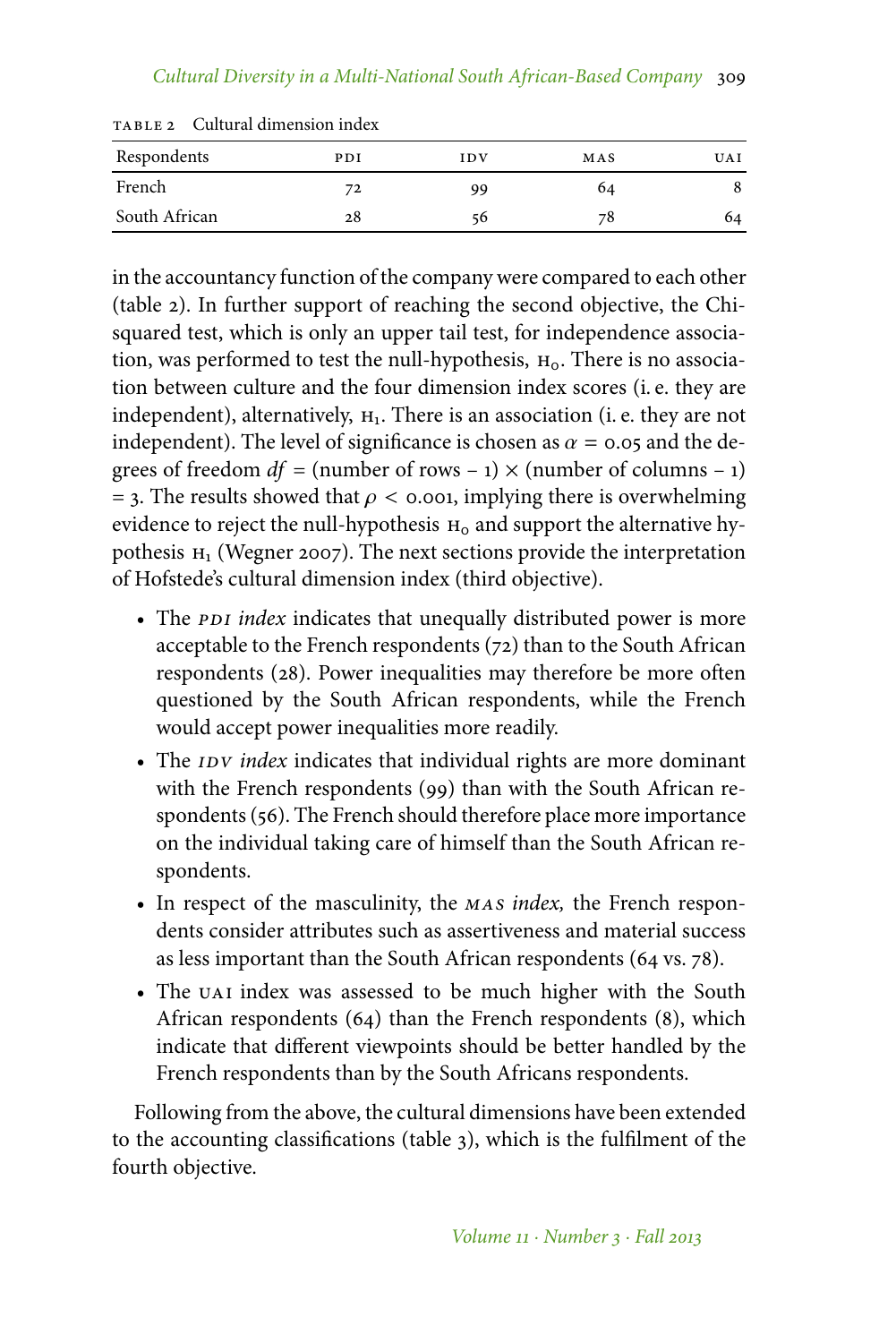### 310 *Stefan Stander, Pieter Buys, and Merwe Oberholzer*

| Classification  | French |            |     | South African |     |            |     |     |
|-----------------|--------|------------|-----|---------------|-----|------------|-----|-----|
|                 | PDI    | <b>IDV</b> | MAS | <b>UAI</b>    | PDI | <b>IDV</b> | MAS | UAI |
| Professionalism | 72     | 99         |     | 8             | 28  | 56         |     | 46  |
| Uniformity      | 72     | 99         |     | 8             | 28  | 56         |     | 46  |
| Conservatism    |        | 99         | 64  | 8             |     | 56         | 78  | 46  |
| Secrecy         | 72     | 99         | 64  | 8             | 28  | 56         | 78  | 46  |

TABLE 3 Accounting value classification index

- The cultural dimensions that relate to *professionalism* versus *statutory control* are the PDI, IDV and UAI indexes. Gray's first hypothesis suggests that a higher ranking in terms of IDV and a lower ranking in terms of UAI and PDI is suggestive of a preference for professionalism. The research revealed that due to a higher IDV ranking and lower UAI and PDI rankings, both the French (99/8/72) and the South Africans (56/46/28) should rank high in terms of professionalism. The French, however, have higher indicators for IDV and PDI than the South Africans, which should be indicative of even higher levels of professionalism and lower needs for statutory controls than the South Africans. The South African respondents, in turn, have a higher indictor of UAI, which is indicative of a strong feeling against uncertainties and therefore a higher preference for statutory control than the French.
- The cultural dimensions that relate to *uniformity* versus *flexibility* are PDI, IDV and UAI. Gray's second hypothesis suggests that a higher UAI and PDI ranking and lower IDV ranking will indicate that uniformity is preferred over flexibility. The research revealed that, due to a lower UAI and lower PDI and higher IDV, both the French (8/72/99) and the South Africans (46/28/56) will rank high in terms of flexibility. The South African respondents' higher UAI, however, indicates that they should perhaps be less willing to deviate from norms, with the French more likely to be more flexible.
- The cultural dimensions that relate to *conservatism* versus *optimism* are IDV, MAS and UAI. Gray's third hypothesis suggests that higher UAI and lower IDV and MAS classifications are indications of a preference in terms of conservatism, rather than optimism. The research revealed that, due to lower UAI and higher IDV and higher MAS classifications, both the French (8/99/64) and the South African (46/56/8) respondents will rank high in terms of optimism,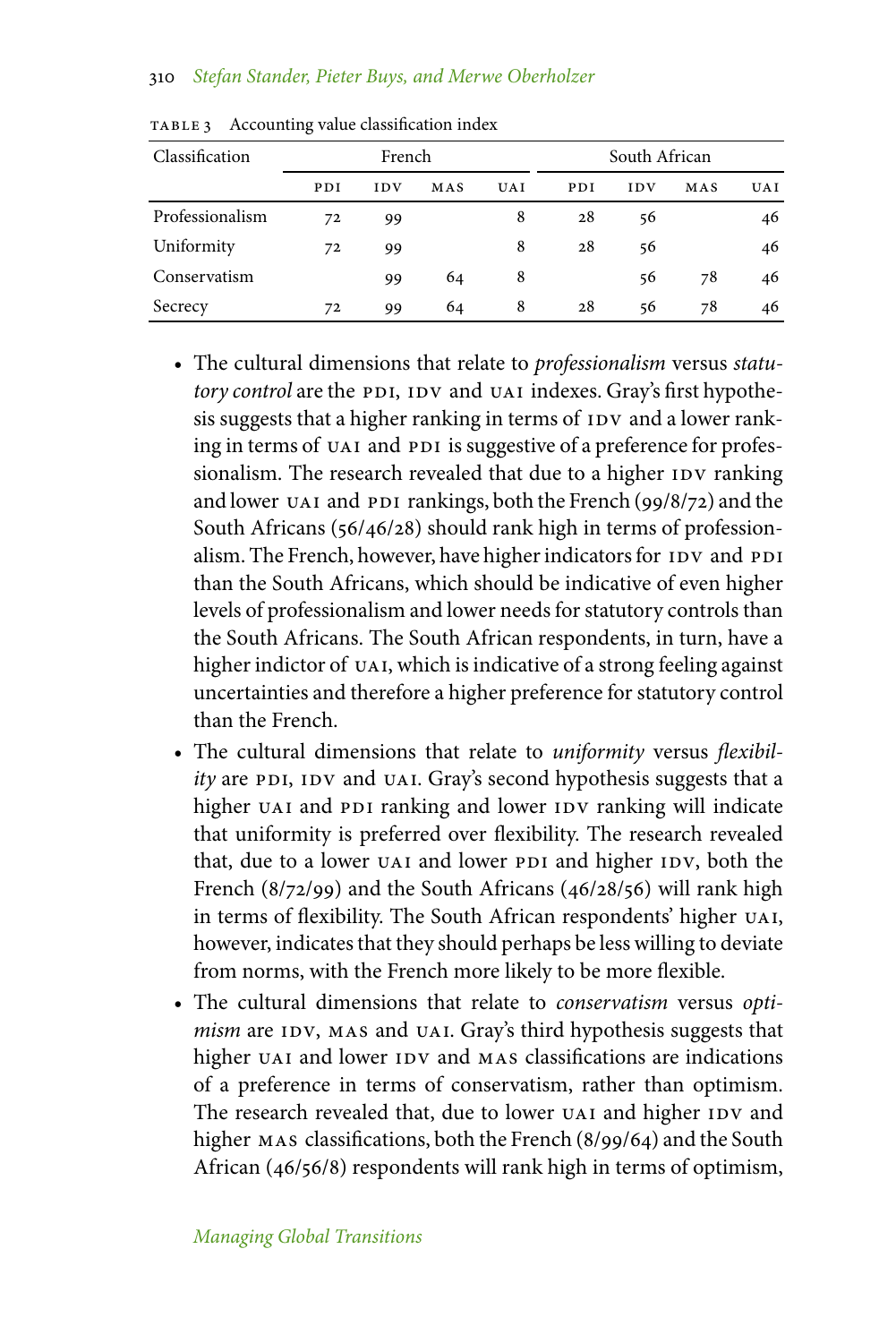with the French respondents perhaps even slightly more optimistic and willing to take risks.

• The cultural dimensions relevant to *secrecy* and *transparency* are pdi, idv, mas and uai. Gray's fourth hypothesis suggests that a higher ranking in terms of UAI and PDI and a lower ranking in terms of IDV and MAS are indicative of a preference for secrecy. The result indicates that with low UAI and PDI rankings and high mas and ind (rankings) it is suggested that the South Africans (46/28/78/56) will prefer a more transparent, open and publicly accountable approach. The French respondents have very low uai (8) and relatively high  $pDI$  (72) rankings together with very high  $IDV$ (99) and moderate mas (64) rankings. The results indicate that only three of the four classification indicators (i.e. UAI, IDV and MAS) are relevant here, which may be indicative that the South Africans are likely to be more transparent than their French counterparts.

## **Concluding Discussion**

### summary of research findings

The objective of this study was to identify the cultural implications as experienced in an actual South African/French m&a scenario. A better understanding of cultural differences within this context will serve to make a successful m&a even better by ensuring that the *post*-m&a organisation continues to take cognisance of the fact that diverse cultural perceptions are at work in this case.

Referring to the first research question, the study found that there is no difference between the means of the 16 questions answered by the South African and the French respondents. Nevertheless, a visual inspection of the answers showed substantial differences between specific questions. These differences are further highlighted by the results of the Chi-squared test, implying that there is overwhelming evidence that there is an association between the national cultures and the four dimension index scores.

Referring to the second research question, that the focus needs to shift to the specific indices, the study revealed that there were significant differences in the power distance index between the French and the South African respondents. The French will tend not to take advice from their subordinates, while the South Africans may expect to be more included in the daily business decisions. The French respondents should also allow for more inequality between the organisational levels and wider salary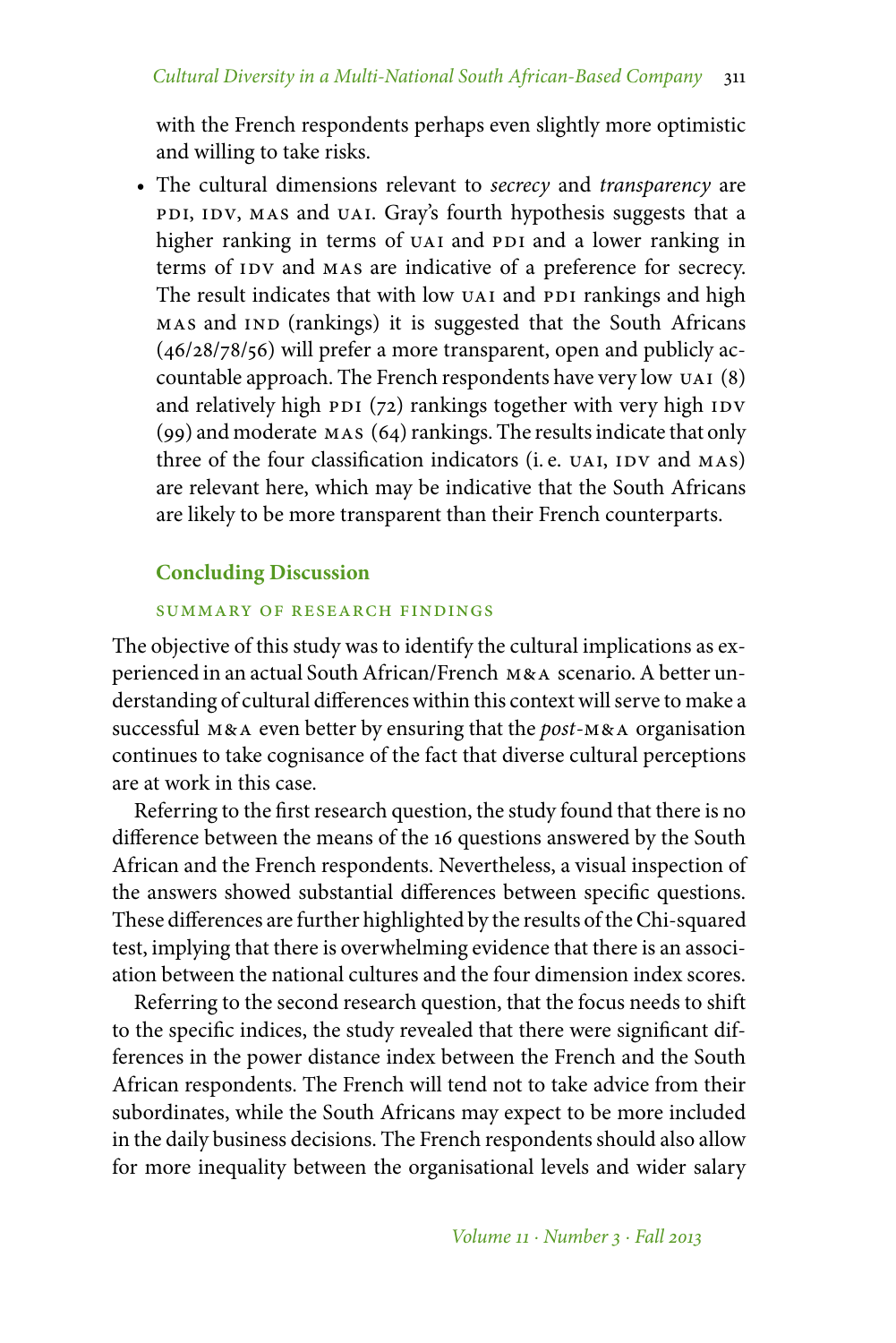ranges. In this scenario, where the French nationals are in a South African environment, the input of the locals can be very important towards the success of the company post-M&A. The dimension relating to individualism indicated that the French had higher levels of individualism, which translates to higher expectations of individual rights. In the workplace, the French should be more open to hiring and promotional practices based on skills and rules, whereas the South Africans will consider the *in-groups* when making such decisions. This means that there might be conflict in hiring new employees or making promotions. The uncertainty avoidance index indicated that the South Africans had a higher level of uncertainty, which indicates that they will introduce more rigid procedures to reduce the levels of uncertainty, whereas the French will be more acceptable of uncertainty and will be more willing to take risks. The French will also have less stress and they will tend to be hard-working only when needed. The final cultural dimension, masculinity, indicated that although the difference between the French and the South Africans was relatively small, the South African respondents may be more focused on *living in order to work,* with South African managers more decisive and assertive, with more competition between colleagues. Cultures with lower masculinity indicators, such as the French respondents will tend to be more focused on *working in order to live,* with such managers striving for agreement, and resolving conflict by means of compromise and negotiation. Cultural conflict may therefore arise between the two cultural groups because the South Africans may be more intent on work with the French more intent on life characteristics.

The results of the study indicate that to a large extent the two groups of respondents can be divided into the same accounting value classifications. Notwithstanding, there are still differences in the levels within these classifications. The employees in the company will be very professional in their work and be adaptable to certain situations as they favour flexibility. The company will also favour an optimistic and transparent open approach to accounting. In three of the accounting values, the French participants had a higher level of professionalism, flexibility and optimism. The higher level of individualism and lower level of uncertainty avoidance contributed to the fact that the French will follow a higher level of professionalism than the South Africans. The fact that the French have a lower level of uncertainty and a higher level of individualism contributed to the fact that they rank higher in terms of flexibility and optimism, because they are more willing to take risks and to adapt to certain situa-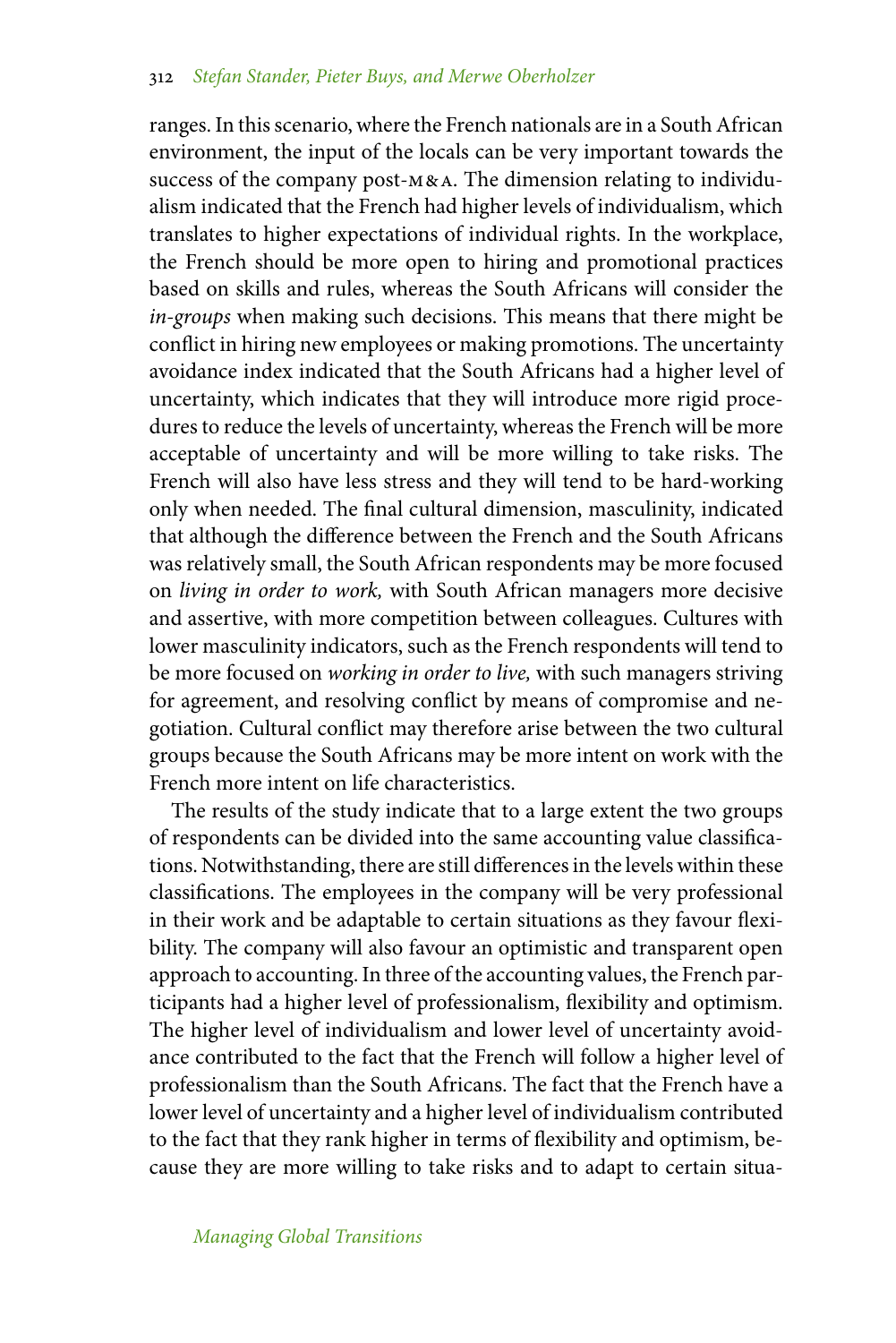tions. The fact that all four the cultural dimensions apply to the South Africans, indicated that they will rank higher in terms of transparency as opposed to only three dimensions applicable on the French. Although the difference between the accounting values is not that big, it is still apparent that the cultural dimension does affect the level of the accounting values.

## in conclusion

The above findings indicate that culture does play a crucial part in crossborder m&as. In this case study, it was statistically evident that there are differences between the cultures, which may lead to cultural conflict and may hamper the success of the cross-border merger or acquisition. In terms of the cross-border m&a, the financial director indicated that the holding organisation made use of a facilitator who acted as a mediator between the South Africans and the French. The mediator, however, was French and as such he had very limited experience of the South African culture or how they do things, but he had a clear objective in that he had to *influence* all processes and practices to see what can be challenged within current laws and cultural constraints. As part of the South African management team, a key phrase in this stage was *no holy cows,* meaning that all processes and procedures were challenged so that only the best, either French or South African, was maintained or incorporated. This could be a key reason why the acquisition of the organisation was such a success.

## limitations to the study

There are a number of limitations to the research study. Firstly, the general uncertainty of the ability of questionnaire surveys to reveal understandable and cultural characteristics is a limitation. It is assumed that the questionnaire responses were truthful and meaningful and that reported attitudes, perceptions, beliefs and values have significance for the respondents in terms of social action. Secondly, it is assumed that the responses to the questionnaire items reflect substantive constructs rather than reactions to linguistic signals. Thirdly, the reader should take cognisance of the fact that this article describes a single and specific case study with a limited sample size. As such the detailed facts are particular to this case and care should therefore be taken not to generalise findings of the case study necessarily to all cross-border m&as, but should be understood within the context of this case study.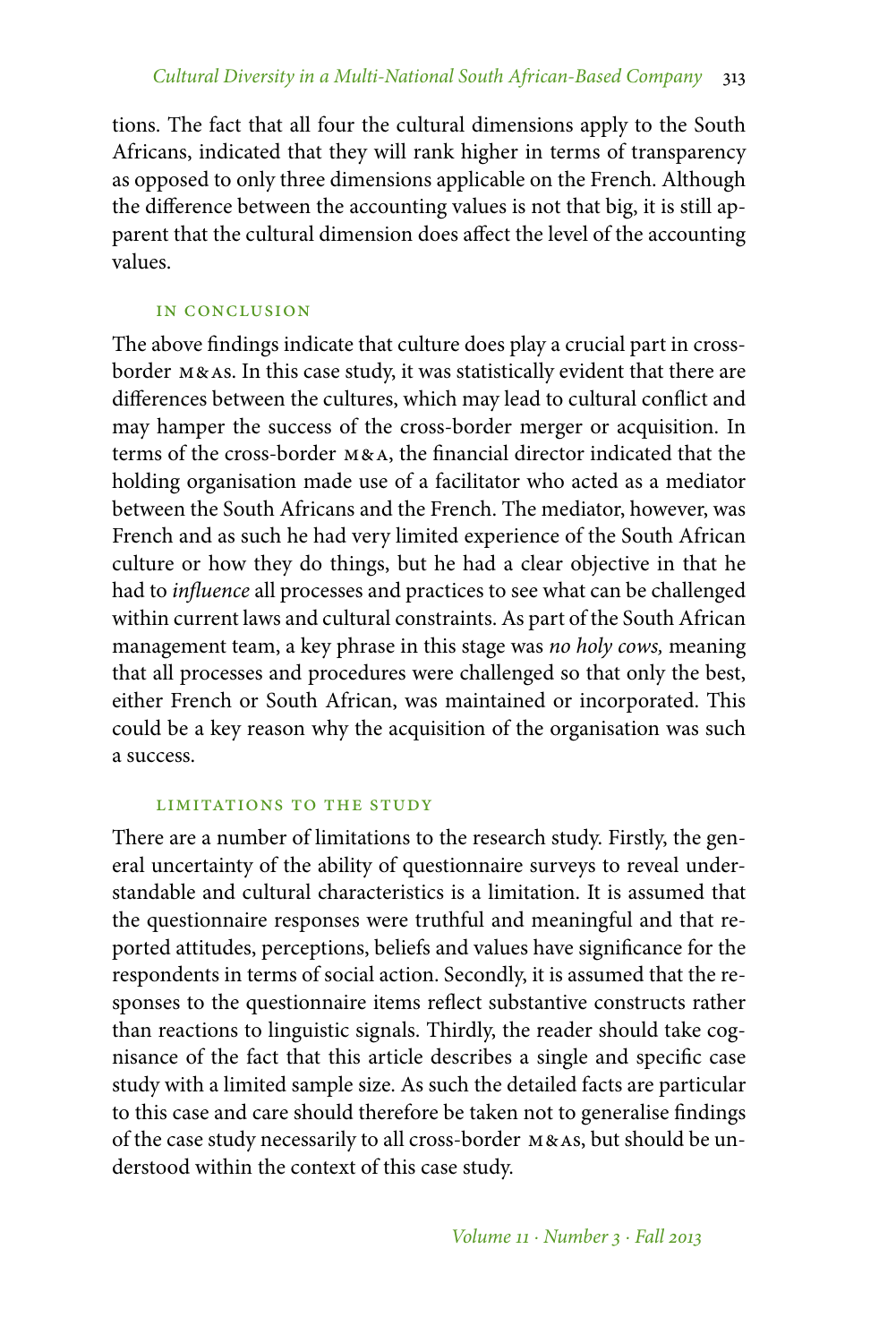#### recommendations for further research

Further research in this field, focusing on different organisations and cultures, would also be beneficial, as it could provide additional valuable assistance to organisations wishing to participate in cross-border m&as. The South African business context is culturally very diverse with 11 official (indigenous) languages, each with a distinct population group and associated culture. The developing South African economy is also attracting major foreign investors from Asia, North America and Europe. Better understanding the impact(s) of national, individual and corporate culture within this 'melting pot' of cultures may go a long way in promoting successful M&As. The more accurate and relevant the 'soft information' about cultural roles in a corporate environment, the bigger the chances are that organisations will investigate the cultural fit before entering into the actual business transaction.

#### **Notes**

1 This article is based on the research conducted by Stefan Stander's Master's degree in Managerial Accounting at the Potchefstroom Campus of the North-West University in South Africa.

#### **References**

- Askary, S. 2006. 'Accounting Professionalism: A Cultural Perspective of Developing Countries.' *Managerial Auditing Journal* 21 (1): 102–11.
- Avery, A. E., B. G. Baradwaj, and D. D. Singer. 2008. 'An Examination of Hofstede's Cultural Factors in Explanation of Differences in Citibank International Retail BankingWeb Sites.'*Journal of Business & Economic Studies* 14 (2): 73–90.
- Benou, G., K. C. Gleason, and J. Madura. 2007. 'Impact of Visibility and Investment Adviser Credibility on the Valuation Effects of High-Tech Cross-Border Acquisitions.' *Financial Management* 36 (1): 69–89.
- Chanchani, S., and R. Willett. 2004. 'An Empirical Assessment of Gray's Accounting Value Constructs.' *The International Journal of Accounting* 39 (2): 125–54.
- Doupnik, T. S., and G. T. Tsakumis. 2004. 'A Critical Review of the Tests of Gray's Theory of Cultural Relevance and Suggestions for Future Research.' *Journal of Accounting Literature* 23:1–30.
- Fitzgibbon Dermidoff, J. E. 2004. 'DaimlerChrysler: The Story of a Merger.' Paper AAI3151782, ETD Collection for Wayne State University, Wayne State University, Detroit, mi. http://digitalcommons.wayne.edu/ dissertations/AAI3151782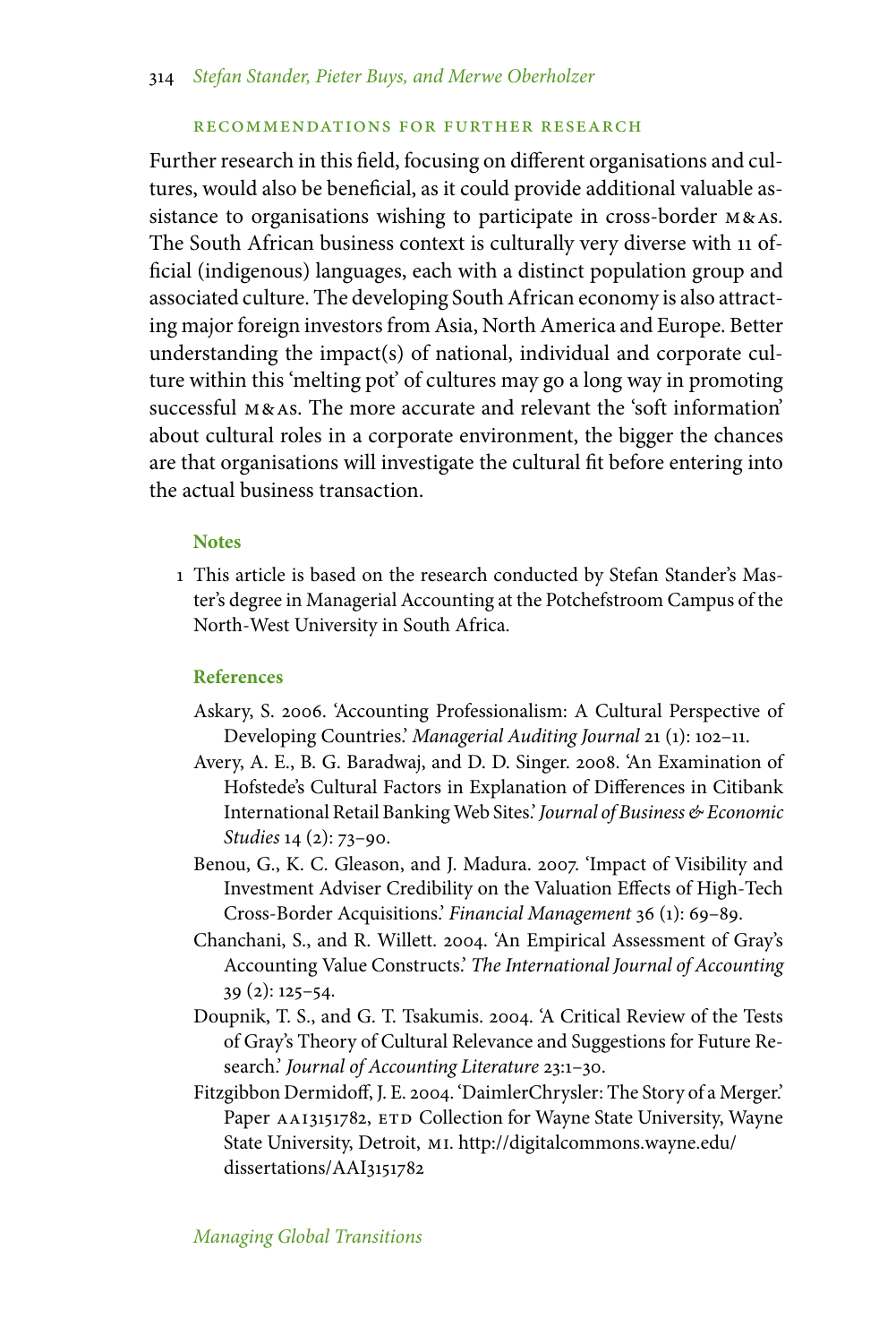- Gulev, R. E. 2009. 'Are National and Organizational Cultures Isomorphic? Evidence from a Four Country Comparative Study.' *Managing Global Transitions* 7 (3): 259–79.
- Khanna, T., and G. P. Krishna. 2010. *Winning in Emerging Markets: A Road Map of Strategy and Execution.* Boston, ma: Harvard Business School Publishing.
- Kokt, D., and C. Van der Merwe. 2009. 'Using the Competing Values Framework (CVF) to Investigate Organisational Culture in a Major Private Security Company.' *South African Journal of Economic and Management Sciences* 12 (3): 343–52.
- La Porta, R., F. Lopez-De-Silanes, A. Shleifer, and R. Vishny. 2000. 'Investor Protection and Corporate Governance.' *Journal of Financial Economics* 58 (1–2): 3–27.
- Larsson, R., and M. Lubatkin. 2001. 'Achieving Acculturation in Mergers and Acquisitions: An International Case Study.' *Human Relations* 54  $(12): 1573 - 607.$
- Lees, S. 2003. *Global Acquisitions: Strategic Integration and the Human Factor.* Basingstoke: Palgrave.
- Licht, A. N., C. Goldschmidt, and S. H. Schwartz. 2005. 'Culture, Law and Corporate Governance.' *International Review of Law and Economics* 25  $(2): 229 - 55.$
- Mantecon, T. 2009. 'Mitigating Risks in Cross-Border Acquisitions.' *Journal of Banking and Finance* 33 (4): 589–774.
- McDermott, R., and C. O'Dell. 2001. 'Overcoming Cultural Barriers to Sharing Knowledge.' *Journal of Knowledge Management* 5 (1): 76–85.
- McFarlin, D. B., and P. D. Sweeney. 2006. *International Management: Strategic Opportunities and Cultural Challenges.* 3rd ed. New York: Houghton Mifflin.
- Mura, L., E. Grublova, I. Gecikovo, and D. Kozelova. 2011. 'An Analysis of Business Internationalization Models.' *Studia Universitatis Babes-Bolayi, Oeconomica* 56 (2): 16–28.
- Olimid, L., and St. Calu, D. A. 2006. 'An Empirical Study of the Accounting Values Shared by Romanian Accountants Aiming to Become Private Practitioners.' Working paper, Bucharest Academy of Economic Studies.
- Orr, L. M., and W. J. Hauser. 2008. 'A Re-inquiry of Hofstede's Cultural Dimensions: A Call for 21st Century Cross-Cultural Research.' *The Marketing Management Journal* 18 (2): 1–19.
- Reed, S. F., A. R. Lajoux, and H. P. Nesvold. 2007. *The Art of M&A: A Merger/Acquisition/Buyout Guide.* 4th ed. New York: McGraw-Hill.
- Samovar, L. A., R. E. Porter, and E. R. McDaniel. 2009. *Communication Between Cultures.* 7th ed. Boston, ma: Wadsworth.